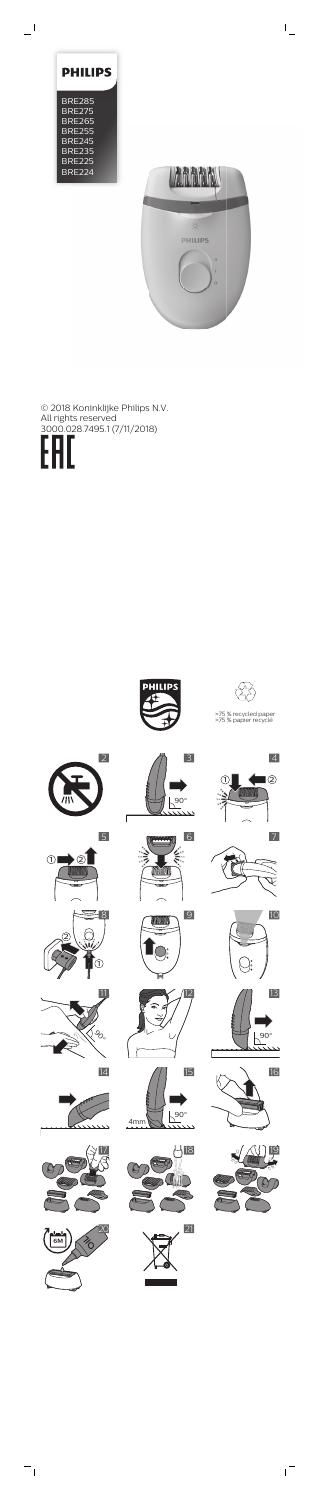# **English**

 $\overline{\phantom{0}}$ 

## **Introduction**

Congratulations on your purchase and welcome to Philips! To fully benefit from the support that Philips offers, register your product at **www.philips.com/welcome**.

## **General description (Fig. 1)**

- 1 Comb for shaving head
- 2 Shaving head
- 3 Sensitive area cap
- 4 Massage cap
- 5 Epilating head
- 6 Integrated light
- 7 On/off slide
- 8 Socket for small plug 9 Comb for trimming head
- 10 Trimming head
- 11 Exfoliation glove
- 12 Supply unit
- 13 Small plug

Keep the appliance and the supply unit dry (Fig. 2).

Not shown: Cleaning brush, Pouch

Note: Heads, accessories and features vary for different type numbers. Consult the overview illustration for the heads, accessories and features of your particular appliance.

# **Important safety information**

Read this important information carefully before you use the appliance and its accessories and save it for future reference. The accessories supplied may vary for different products.

# **Danger**

# **Warning**

- Only use the detachable supply unit (HQ8505) provided with the appliance.
- The supply unit contains a transformer. Do not cut off the supply unit to replace it with another plug, as this causes a hazardous situation.
- This appliance can be used by children aged from 8 years and above and persons with

reduced physical, sensory or mental capabilities or lack of experience and knowledge if they have been given supervision or instruction concerning use of the appliance in a safe way and understand the hazards involved. Children shall not play with the appliance. Cleaning and user maintenance shall not be made by children without supervision.

- Always check the appliance before you use it. Do not use the appliance if it is damaged, as this may cause injury. Always replace a damaged part with one of the original type.

 $^{-}$ 

 $\frac{1}{\sqrt{2}}$ 



 $\begin{array}{c} \rule{0pt}{2ex} \rule{0pt}{2ex} \rule{0pt}{2ex} \rule{0pt}{2ex} \rule{0pt}{2ex} \rule{0pt}{2ex} \rule{0pt}{2ex} \rule{0pt}{2ex} \rule{0pt}{2ex} \rule{0pt}{2ex} \rule{0pt}{2ex} \rule{0pt}{2ex} \rule{0pt}{2ex} \rule{0pt}{2ex} \rule{0pt}{2ex} \rule{0pt}{2ex} \rule{0pt}{2ex} \rule{0pt}{2ex} \rule{0pt}{2ex} \rule{0pt}{2ex} \rule{0pt}{2ex} \rule{0pt}{2ex} \rule{0pt}{2ex} \rule{0pt}{$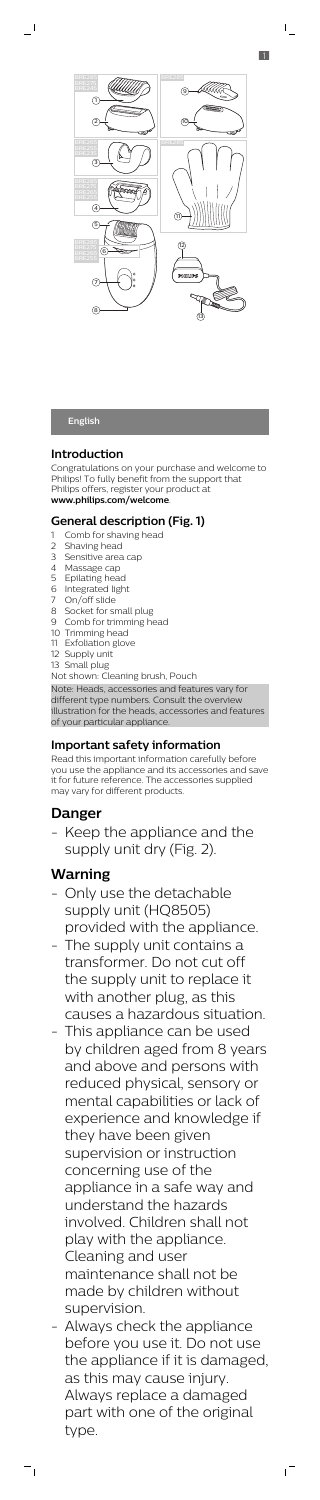# **Caution**

 $\mathbf{I}$ 

This appliance is not washable. Never immerse the appliance in water and do not rinse it under the tap (Fig. 2).

 $\mathbb{L}$ 

- The appliance is only intended for removing or trimming women's body hair on areas below the neck. Do not use it for any other purpose.
- For hygienic reasons, the appliance should only be used by one person.
- Do not use the appliance on irritated skin or skin with varicose veins, rashes, spots, moles (with hairs), sores or wounds without consulting your doctor first. People with a reduced immune response or people who suffer from diabetes mellitus, haemophilia or immunodeficiency should also consult their doctor first.
- Your skin may become a little red and irritated the first few times you use the appliance. This phenomenon is absolutely normal and quickly disappears. As you use the appliance more often, your skin gets used to it and skin irritation decreases. If the irritation has not disappeared within three days, we advise you to consult a doctor.
- To prevent damage and injuries, keep the operating appliance (with or without attachment) away from scalp hair, eyebrows, eyelashes, clothes etc.
- Do not exfoliate immediately after epilation, as this may intensify possible skin irritation caused by epilation.
- Do not use bath or shower oils when epilating, as this may cause serious skin irritation.
- Use and store the appliance at a temperature between 5°C and 35°C.
- Never use compressed air, scouring pads, abrasive cleaning agents or aggressive liquids to clean the appliance.
- Do not use the supply unit in

- Move the appliance against the direction of hair growth, with the on/off slide pointing in the direction in which you move the appliance (Fig. 3).
- Make sure that you place the appliance on the skin at an angle of 90°.

 $^{-}$ 

or near wall sockets that contain an electric air freshener to prevent irreparable damage to the supply unit.

# **Electromagnetic fields (EMF)**

This Philips appliance complies with all applicable standards and regulations regarding exposure to electromagnetic fields.

# **General**

- The supply unit is suitable for mains voltages ranging from 100 to 240 volts.
- The supply unit transforms 100-240 volts to a safe low voltage of less than 24 volts.
- Make sure you push the small plug completely into the socket of the appliance. Once you have plugged it in fully, you hear a click.
- Maximum noise level: Lc = 76 dB(A).

# **Epilation tips**

 $\frac{1}{\sqrt{2}}$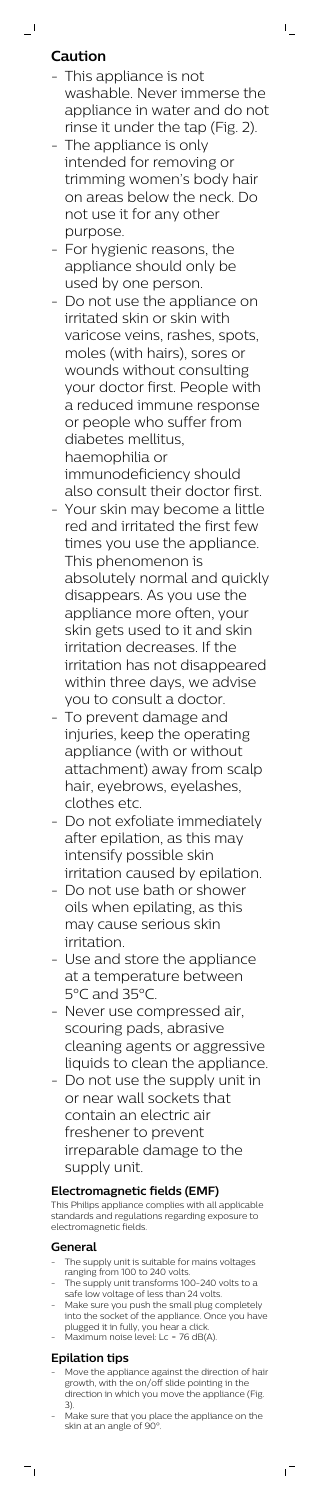Make sure your skin is clean, entirely dry and free from grease. Do not use any cream before you start epilating.

 $\mathsf{L}$ 

The optimal hair length for easy epilation is 3-4mm. If the hairs are too short, wait until they are longer or try to remove the hairs by repeatedly moving the appliance across the skin.

- To attach a head, place it on the handle and slide it sideways until it locks into place ('click') (Fig. 4).
- 2 To detach a head, slide it sideways and lift it off the handle (Fig. 5).

# **Using the appliance**

 $\overline{\phantom{0}}$ 

### Attaching and detaching heads

### Attaching and detaching accessories

- 1 Insert the supply unit in the wall socket and push the small plug into the appliance (Fig. 8). Make sure you push the small plug completely into the socket of the appliance. Once you have plugged it in fully, you hear a click.
- 2 To switch on the appliance, push the on/off slide to setting I or setting II (Fig. 9).
- 3 To switch off the appliance, push the on/off slide to setting O.
- 1 To attach an accessory (caps or combs), simply snap it onto the head ('click') (Fig. 6).
- 2 To detach an accessory, grab its front and back and pull it upwards off the head (Fig. 7).

### Switching the appliance on and off

- 1 Place the appliance on the skin at a 90° angle (Fig. 11).
- 2 When you use the appliance with other heads and accessories than the epilating head, also make sure that you place them on the skin at a 90° angle.
- 3 When you use the appliance on sensitive areas, stretch the skin with your free hand. When you use the appliance on your underarms, raise your arm and put your hand on the back of your head to stretch the skin (Fig. 12).
- 4 Move the appliance slowly against the direction of hair growth (Fig. 3).

The integrated light goes on automatically to give you a better view while you use the epilating head (Fig. 10).

### Epilating, shaving and trimming

The appliance is only suitable for dry use. If you want to use creams or body lotion, apply them after you have used the appliance.

Slight skin irritation like red skin or red dots may occur after epilation. This is normal. We advise you to epilate before you go to bed at night, as any redness or skin irritation usually disappears overnight.

Note: The appliance can only be used with cord.

- Remove the head from the handle
- 2 If the shaving head is supplied: Grab the two trimmers of the cutting unit and pull the cutting unit out of the shaving head (Fig. 16).
- 3 Use the cleaning brush to brush away any hairs that have collected on the heads and accessories (Fig. 17).

Note: If you move the appliance over your skin too fast, you may not obtain a smooth result.

Note: If your hairs are longer than 3-4mm, pretrim them for easier and more comfortable epilation.

### Epilating head

You can use the epilating head to epilate your legs, underarms and bikini line.

### Massage cap

You can attach the massage cap onto the epilating head to massage the skin and minimize the pulling sensation of epilation during use.

#### Senstive area cap

You can attach the sensitive area cap onto the epilating head for more comfortable epilation of sensitive areas (e.g. the underarms and bikini line).

### Shaving head

You can use the shaving head to shave your legs and body.

Note: The appliance can be moved in two directions, for easier shaving of underarms.

Note: Always check the foil before use. If it is damaged in any way, replace the cutting unit right away (see 'Replacement').

#### Comb for shaving head

You can attach the comb onto the shaving head to trim hairs to a length of 4 mm.

# Trimming head

You can use the trimming head to trim hard-to-

reach areas in the bikini zone.

Place the trimming head flat onto the skin to trim (Fig. 13). Place the trimming head perpendicularly onto the skin for styling and shaping (Fig. 14).

## Comb for trimming head

You can attach the comb onto the trimming head to trim hairs in the bikini area to a length of 4mm (Fig. 15).

# **Cleaning and storage**

### **Keep the handle and the supply unit dry (Fig. 2).**

Do not clean the foil of the shaving head cutting unit with the cleaning brush, to avoid damage to the foil.

- 4 Rinse the heads, accessories and cutting unit under the tap (Fig. 18). Shake them firmly to remove water drops (Fig. 19).
- 5 Let all parts dry completely.

 $\overline{\phantom{a}}$ 

6 Place the cutting unit back into the shaving head ('click').

Lubricate trimmer teeth and foil of the cutting unit with a drop of sewing machine oil every six months for optimal performance (Fig. 20).

 $\sqrt{ }$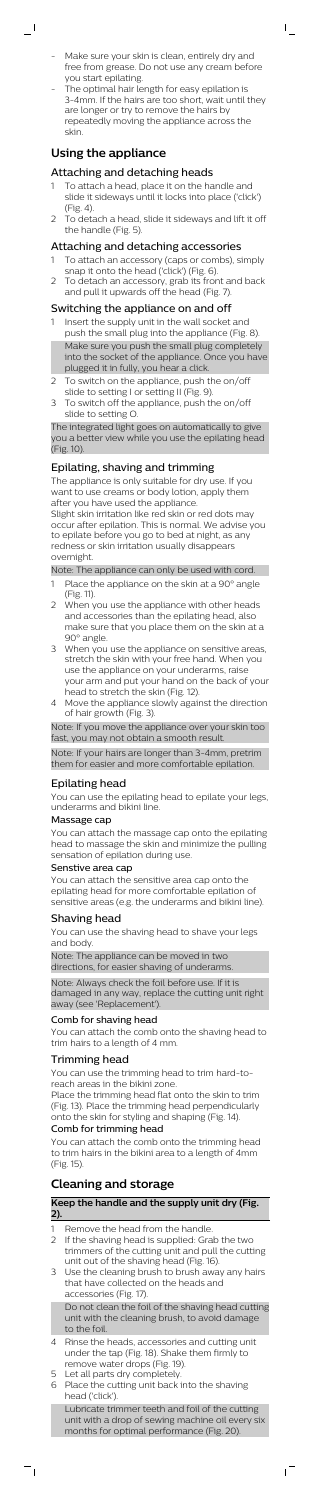- Reattach the head to the handle.
- 8 Put protection caps or combs on the heads to prevent damage to the heads when you store them.

 $\mathbf{I}$ 

**www.philips.com/parts-and-accessories** or go to your Philips dealer. You can also contact the Philips Consumer Care Center in your country (see the international warranty leaflet for contact details)

9 Store the appliance, its heads and accessories in the pouch (if supplied).

#### **Replacement**

 $\overline{\phantom{0}}$ 

To buy accessories or spare parts, visit

Shaving head (if supplied): For optimal

performance, we advise you to replace the cutting unit of the shaving head every two years. If you use the shaving head twice or more times a week, replace the cutting unit more often. Always replace the cutting unit with one of the original type (CP0757/01).

Note: The availability of accessories may differ by country.

# **Troubleshooting**

If you encounter a problem with the appliance that you cannot solve by following the epilation tips,you can visit **www.philips.com/support** for a list of frequently asked questions.

# **Warranty and support**

- 1 Гребень для бритвенной головки<br>2 Бритвенная головка
- 2 Бритвенная головка
- 3 Насадка для чувствительных участков
- 4 Массажная насадка
- 5 Эпиляционная головка
- 6 Встроенная подсветка
- 7 Переключатель вкл./выкл.
- 8 Гнездо для малого штекера
- 9 Гребень для насадки-триммера
- 10 Насадка-триммер
- 11 Массажная рукавица
- 12 Блок питания
- 13 Маленький штекер

If you need information or support, please visit **www.philips.com/support** or read the international warranty leaflet.

#### Warranty restrictions

Cutting units are not covered by the terms of the international warranty because they are subject to wear.

## **Recycling**

- This symbol means that this product shall not be disposed of with normal household waste (2012/19/EU) (Fig. 21).
- Follow your country's rules for the separate collection of electrical and electronic products. Correct disposal helps prevent negative consequences for the environment and human health.

**Русский**

### **Введение**

Поздравляем с покупкой продукции Philips! Чтобы воспользоваться всеми преимуществами поддержки Philips, зарегистрируйте изделие на веб-сайте **www.philips.com/welcome**.

### **Общее описание (Рис. 1)**

Нет на иллюстрации: Щеточка для очистки, Чехол

Примечание. Насадки, аксессуары и функции могут различаться в зависимости от номера модели продукта. Насадки и аксессуары и функции вашего устройства показаны на иллюстрации с его общим видом.

## **Важные сведения о безопасности - Дополнение к эксплуатационной документации**

Перед началом эксплуатации прибора и аксессуаров к нему внимательно ознакомьтесь с этой важной информацией и сохраните ее для дальнейшего использования в качестве справочного материала. Входящие в комплект аксессуары могут различаться в зависимости от

вида продукта.

# **Опасно!**

 $\overline{\phantom{a}}$ 

- Не допускайте попадания жидкости (Рис. 2) на прибор и блок питания.

# **Предупреждение**

- Используйте только съемный блок питания (HQ8505) из комплекта поставки прибора.
- В конструкцию блока питания входит трансформатор. Запрещается отрезать вилку блока питания и заменять на другую, это опасно.
- Данным прибором могут пользоваться дети старше 8 лет и лица с ограниченными возможностями сенсорной системы или ограниченными умственными или физическими способностями, а также лица с недостаточным опытом и знаниями, но только под присмотром других лиц или после инструктирования о безопасном использовании прибора и потенциальных опасностях. Не позволяйте детям играть с прибором. Дети могут осуществлять очистку и уход за прибором только под присмотром взрослых.
- Перед использованием всегда проверяйте прибор. Не используйте прибор, если он поврежден. Несоблюдение этого условия может привести к травме. Для замены поврежденной детали выбирайте оригинальные комплектующие.

 $\mathbf{r}$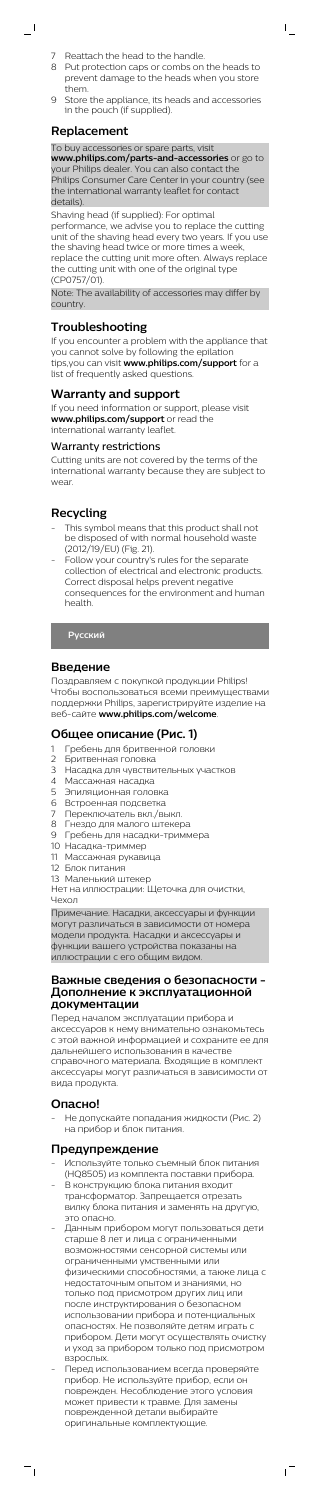**Внимание!**

 $\overline{\phantom{0}}$ 

- Прибор не предназначен для влажной чистки. Запрещается погружать прибор в воду или мыть его под струей воды (Рис. 2).  $\mathsf{I}$ 

- Данный прибор разработан специально для женщин и предназначен для удаления или подравнивания волос на теле на участках ниже шеи. Не используйте его для других целей.
- Из гигиенических соображений прибором должен пользоваться только один человек.
- Перед использованием эпилятора обязательно проконсультируйтесь с врачом, если кожа раздражена, а также при наличии варикозного расширения вен, сыпи, прыщей, родинок (с волосками) или ранок. Лицам с пониженным иммунитетом, при сахарном диабете, гемофилии и иммунодефицитных состояниях пользоваться прибором можно также только после консультации с врачом.
- Первые несколько раз использование прибора может вызывать небольшое покраснение и раздражение на коже. Это абсолютно нормальное явление, которое в скором времени исчезает. При более частом использовании прибора кожа постепенно привыкает к процедуре и раздражение уменьшается. Если раздражение не пройдет в течение трех дней, рекомендуем обратиться к врачу.
- Во избежание повреждений или травм запрещается держать включенный прибор (с насадкой или без) рядом с волосами, бровями, ресницами, одеждой и т.п.
- Не проводите отшелушивание (пилинг) сразу после эпиляции, так как это может усилить раздражение, вызванное эпиляцией.
- Не используйте масла для душа и ванны во время эпиляции — это может стать причиной появления серьезного раздражения на коже.
- Использовать и хранить прибор следует при температуре от 5 до 35 °C.
- Не используйте для очистки прибора сжатый воздух, губки с абразивным покрытием, абразивные или агрессивные чистящие средства.
- Во избежание необратимого повреждения блока питания не используйте его в розетках электросети или около розеток электросети, в которые включены электрические освежители воздуха.

- Блок питания предназначен для работы от электросети с напряжением от 100 до 240 В.
- Блок питания преобразует напряжение 100–240 вольт до безопасного напряжения ниже 24 вольт.
- Убедитесь, что маленький штекер полностью вставлен в гнездо прибора. Когда он встанет на место, вы услышите щелчок.
- Максимальный уровень шума: Lc = 76 дБ(А).

# **Электромагнитные поля (ЭМП)**

Этот прибор Philips соответствует всем применимым стандартам и нормам по воздействию электромагнитных полей.

## **Общие сведения**

## **Советы по проведению процедуры эпиляции**

- Перемещайте прибор против направления роста волос, направив переключатель включения/выключения в сторону перемещения прибора (Рис. 3).
- Обязательно размещайте прибор под углом 90° к поверхности кожи.
- Кожа должна быть чистой, совершенно сухой и не жирной. Перед эпиляцией не пользуйтесь кремами.
- Оптимальная длина волос для выполнения эпиляции составляет 3–4 мм. Если волосы слишком короткие, подождите, пока они не отрастут длиннее, или попытайтесь удалить волосы, перемещая прибор по коже несколько раз.

## **Использование прибора**

## Установка и снятие головок

- 1 Для установки головки поместите ее на рукоятку и сдвиньте в сторону, чтобы она встала на свое место (должен прозвучать
- щелчок) (Рис. 4).
- 2 Чтобы снять головку, сдвиньте ее в сторону и затем снимите с рукоятки (Рис. 5).

### Установка и снятие аксессуаров

- 1 Чтобы установить какую-либо принадлежность (колпачки или гребни), просто прижмите ее к головке (должен прозвучать щелчок) (Рис. 6).
- 2 Чтобы снять аксессуар, возьмитесь за его переднюю и заднюю части, потяните его вверх и снимите с головки (Рис. 7).

### Включение и выключение прибора

1 Вставьте блок питания в розетку электросети, а маленький штекер — в прибор (Рис. 8).

Убедитесь, что маленький штекер полностью вставлен в гнездо прибора. Когда он встанет на место, вы услышите щелчок.

- 2 Чтобы включить прибор, сдвиньте переключатель включения/выключения в положение I или II (Рис. 9).
- 3 Чтобы выключить прибор, сдвиньте переключатель включения/выключения в положение O.

Встроенная подсветка включается автоматически, чтобы при использовании эпиляционной головки (Рис. 10) вам было лучше видно.

 $\mathbf{r}$ 

 $\overline{\phantom{a}}$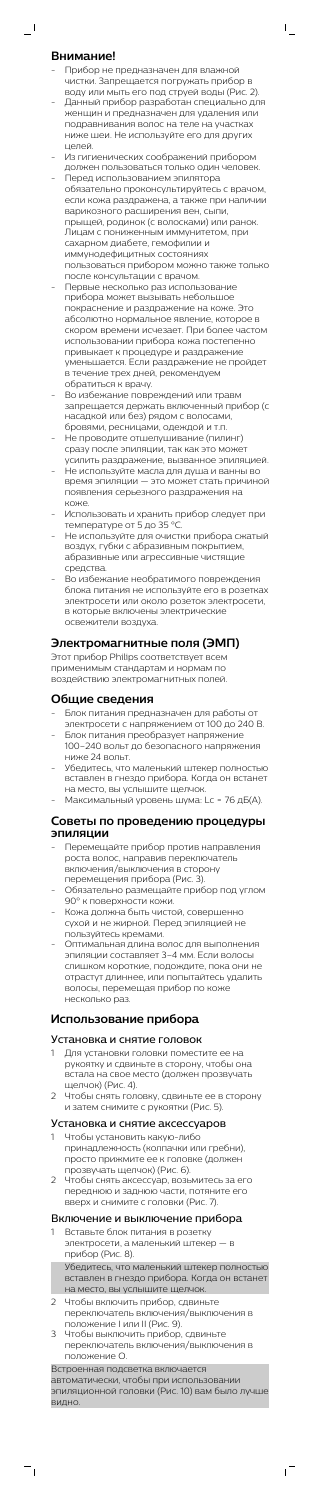### Эпиляция, бритье и подравнивание

 $\begin{array}{c} \rule{0pt}{2ex} \rule{0pt}{2ex} \rule{0pt}{2ex} \rule{0pt}{2ex} \rule{0pt}{2ex} \rule{0pt}{2ex} \rule{0pt}{2ex} \rule{0pt}{2ex} \rule{0pt}{2ex} \rule{0pt}{2ex} \rule{0pt}{2ex} \rule{0pt}{2ex} \rule{0pt}{2ex} \rule{0pt}{2ex} \rule{0pt}{2ex} \rule{0pt}{2ex} \rule{0pt}{2ex} \rule{0pt}{2ex} \rule{0pt}{2ex} \rule{0pt}{2ex} \rule{0pt}{2ex} \rule{0pt}{2ex} \rule{0pt}{2ex} \rule{0pt}{$ 

 $\overline{\phantom{0}}$ 

Прибор предназначен только для сухой эксплуатации. Если вы предпочитаете использовать кремы или лосьоны для тела, наносите их после использования прибора. После эпиляции на коже может появиться легкое раздражение (краснота, красные точки). Это нормально. Рекомендуется проводить процедуру эпиляции вечером перед сном, так как краснота и раздражение обычно проходит за ночь.

Примечание. Прибор можно использовать только со шнуром питания.

- 1 Расположите прибор на коже под углом 90° (Рис. 11).
- 2 Если на устройстве установлены другие головки и принадлежности (не эпиляционная головка), также убедитесь, что они располагаются на коже под углом 90°.
- 3 Когда вы используете прибор на чувствительных участках, растяните кожу свободной рукой. При использовании прибора в области подмышек поднимите руку и положите ладонь на затылок, чтобы растянуть кожу (Рис. 12).
- 4 Медленно перемещайте прибор против направления роста волос (Рис. 3).

Примечание. Если перемещать прибор по коже слишком быстро, результат может быть неудовлетворительным.

Примечание. Если требуется удалить волосы длиннее 3–4 мм, сначала подровняйте их, чтобы сделать эпиляцию более простой и комфортной.

#### Эпиляционная головка

С помощью эпиляционной головки можно эпилировать ноги, подмышечные впадины и линию бикини.

## Массажная насадка

На эпиляционную головку можно установить массажную насадку, которая за счет массажа кожи снизит неприятные ощущения во время эпиляции.

# Насадка для чувствительных участков

На эпиляционную головку можно установить насадку для чувствительных участков тела. Она сделает более комфортной эпиляцию подмышечных впадин, линии бикини и других чувствительных зон.

#### Бритвенная головка

Бритвенную головку можно использовать для бритья волос на ногах и на теле.

Примечание. Прибор можно перемещать в двух направлениях, чтобы облегчить бритье в области подмышек.

Примечание. Перед использованием всегда проверяйте сетку. При наличии любых повреждений сразу же замените режущий блок (см. раздел "Замена").

#### Гребень для бритвенной головки

К бритвенной головке можно прикрепить гребень, чтобы подровнять волосы до длины 4 мм.

#### Насадка-триммер

Насадку-триммер можно использовать для подравнивания труднодоступных областей в зоне бикини.

Чтобы подровнять волосы, полностью прижмите насадку-триммер к коже (Рис. 13). Чтобы придать волосам эффектную форму, держите насадку-триммер перпендикулярно к коже (Рис. 14).

### Гребень для насадки-триммера

К насадке-триммеру можно прикрепить гребень, чтобы подровнять волосы в зоне бикини до длины 4мм (Рис. 15).

### **Очистка и хранение**

### **Не допускайте попадания жидкости (Рис. 2) на рукоятку и блок питания.**

Снимите головку с рукоятки.

- 2 Если бритвенная головка поставляется в комплекте: Возьмите режущий блок за два триммера и снимите его с бритвенной головки (Рис. 16).
- 3 С помощью щеточки полностью удалите волосы, скопившиеся на головках и принадлежностях (Рис. 17).

Не чистите сетку бритвенной головки режущего блока с помощью щеточки, чтобы избежать повреждения сетки.

- 4 Промойте головки, принадлежности и режущий блок под струей воды (Рис. 18). Тщательно стряхните с них капли (Рис. 19) воды.
- 5 Дайте всем частям прибора полностью просохнуть.
- 6 Установите режущий блок обратно в бритвенную головку (должен прозвучать щелчок).

Для оптимальной работы (Рис. 20) прибора каждые шесть месяцев смазывайте зубцы триммера и сетку режущего блока каплей швейного масла.

- 7 Повторно установите головку на рукоятку.
- 8 Наденьте на головки защитные колпачки или гребни, чтобы защитить головки от повреждения во время хранения.
- 9 Храните прибор, головки и принадлежности в чехле (если поставляется в комплекте).

# **Замена**

 $\overline{\phantom{a}}$ 

Чтобы приобрести аксессуары или запасные части, посетите веб-сайт

**www.philips.com/parts-and-accessories** или обратитесь в местную торговую организацию Philips. Можно также связаться с центром поддержки потребителей Philips в вашей стране (контактная информация приведена на гарантийном талоне).

 $^{-}$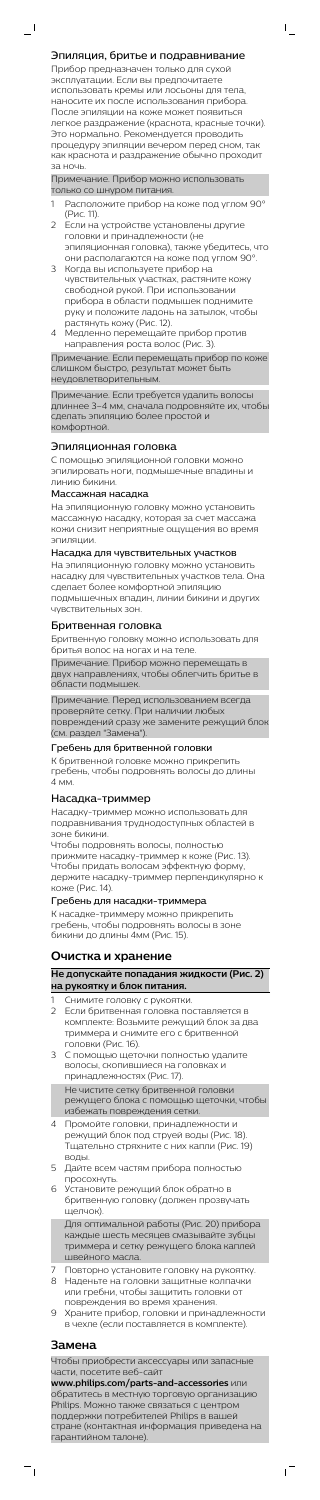Бритвенная головка (если поставляется в комплекте): для оптимального качества работы прибора рекомендуется заменять режущий блок бритвенной головки каждые два года. При использовании бритвенной головки два раза или несколько раз в неделю режущий блок следует заменять чаще. Для замены режущего блока выбирайте блоки оригинального типа (CP0757/01).

Примечание.Принадлежности могут быть доступны не во всех странах.

# **Поиск и устранение неисправностей**

Если с прибором возникли проблемы, которые вы не можете разрешить, следуя советам по эпиляции, посетите веб-страницу по адресу **www.philips.com/support** с ответами на часто задаваемые вопросы.

# **Гарантия и поддержка**

Для получения поддержки или информации посетите веб-сайт **www.philips.com/support** или ознакомьтесь с информацией на гарантийном талоне.

### Ограничения гарантии

Действие международной гарантии не распространяется на режущие блоки, так как они подвержены износу.

## **Утилизация**

- Этот символ означает, что продукт не может быть утилизирован вместе с бытовыми отходами (2012/19/ЕС) (Рис. 21).
- Соблюдайте правила своей страны по раздельному сбору электрических и электронных изделий. Правильная утилизация поможет предотвратить негативное воздействие на окружающую среду и здоровье человека.

Эпилятор BRE285, BRE275, BRE265, BRE255, BRE245, BRE235, BRE225, BRE224 Изготовитель: "Филипс Консьюмер Лайфстайл Б.В.", Туссендиепен 4, 9206 АД, Драхтен, Нидерланды Импортер на территорию России и Таможенного Союза: ООО "ФИЛИПС", Российская Федерация, 123022 г. Москва, ул. Сергея Макеева, д.13, тел. +7 495 961-1111 НQ8505: ВХОД 100-240 В  $\sim$ ; 50/60 Гц; 7,5 Вт ВЫХОД: 15 В - - , 5,4 Вт Класс II Для бытовых нужд Сделано в Боснии и Герцеговине Условия хранения, эксплуатации

| Температура             | $5^{\circ}C -$<br>$+35\,^{\circ}C$ |
|-------------------------|------------------------------------|
| Относительная влажность | $20% -$<br>95%                     |
| Атмосферное давление    | $85 - 109$<br>∡Pa                  |

Упаковочные материалы, изготовленные не из пластмассы,  $\frac{1}{\text{PAF}}$ содержат бумагу и картон.

Упаковочные материалы из пластмассы содержат полиэтилен низкой плотности (LDPE), если не указано иное.

**Українська**

## **Вступ**

Вітаємо Вас із покупкою та ласкаво просимо до клубу Philips! Щоб сповна скористатися підтримкою, яку пропонує компанія Philips, зареєструйте свій пристрій на веб-сайті **www.philips.com/welcome**.

# **Загальний опис (рис. 1)**

- 1 Насадка-гребінець для бритвеної головки
- 2 Бритвена головка
- 3 Обмежуюча насадка для чутливих ділянок
- 4 Масажна насадка
- 5 Епіляційна головка
- 6 Вбудований індикатор

- 7 Перемикач "Увімк./вимк."
- 8 Роз'єм для малої вилки
- 9 Гребінець для головки тримера
- 10 Головка тримера
- 11 Рукавичка для злущування
- 12 Блок живлення
- 13 Мала вилка

Не показано: Щітка для чищення, Футляр

Примітка. Головки, комплекти приладдя та функції можуть відрізнятися для пристроїв із різними артикулами. Головки та приладдя, що входять до комплекту постачання, а також функції вашого пристрою вказані на оглядовому рисунку.

# **Важлива інформація з техніки безпеки**

Перш ніж використовувати пристрій і його приладдя, уважно прочитайте цей буклет із важливою інформацією та зберігайте його для довідки в подальшому. Комплекти приладдя можуть відрізнятися для різних пристроїв.

# **Небезпечно**

- Зберігайте пристрій і блок живлення сухими (Мал. 2).

 $^{-}$ 

# **Обережно**

 $\overline{\phantom{a}}$ 

- Використовуйте лише знімний блок живлення (HQ8505), що входить до комплекту пристрою.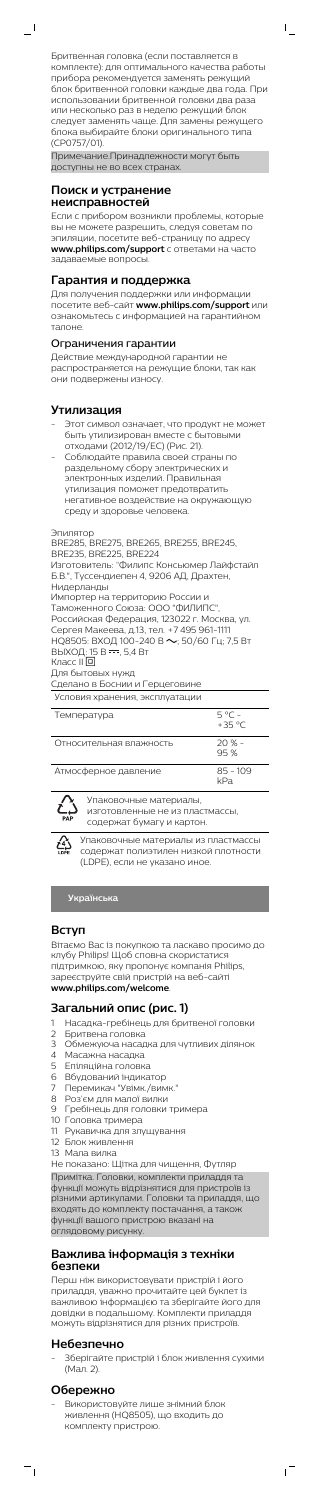- Блок живлення містить трансформатор. Не заміняйте блок живлення на інший, оскільки це може спричинити небезпеку.

 $\mathsf{I}$ 

- Цим пристроєм можуть користуватися діти віком від 8 років і особи з послабленими відчуттями, фізичними або розумовими здібностями чи без належного досвіду та знань за умови, що використання відбувається під наглядом, їм було проведено інструктаж щодо безпечного користування пристроєм і пояснено можливі ризики. Не дозволяйте дітям бавитися пристроєм. Не дозволяйте дітям виконувати чищення та догляд без нагляду дорослих.
- Завжди перевіряйте пристрій перед використанням. Не використовуйте пристрій, якщо його пошкоджено, оскільки це може призвести до травмування. Завжди заміняйте пошкоджену частину пристрою оригінальним відповідником.

# **Увага**

 $\overline{\phantom{0}}$ 

- Блок живлення може працювати з напругою від 100 до 240 В.
- Блок живлення перетворює напругу 100–240 В у безпечну низьку напругу менше 24 В.
- Повністю вставте малу вилку в роз'єм на пристрої. Коли вилку буде вставлено повністю, ви почуєте клацання.
- Макс. рівень шуму: Lc = 76 дБ (А)
- Цей пристрій не можна мити водою. Ніколи не занурюйте пристрій у воду та не мийте його під краном (Мал. 2).
- Пристрій призначено виключно для видалення або підстригання жіночого волосся на ділянках тіла нижче шиї. Не застосовуйте його для інших цілей.
- З міркувань гігієни пристрій має
- використовувати лише одна особа. - Не використовуйте пристрій на подразненій шкірі, при варикозному розширенні вен, висипках, прищах, родимих плямах (із волоссям) або ранах без попередньої консультації з лікарем. Особам із послабленою імунною реакцією та особам, хворим на цукровий діабет, гемофілію та імунодефіцит, необхідно попередньо проконсультуватися з лікарем.
- Перші кілька разів використання пристрою може призводити до легкого подразнення й почервоніння шкіри. Це абсолютно безпечно та швидко минає. Після тривалішого використання пристрою Ваша шкіра звикне, а подразнення зменшиться. Якщо подразнення не зникає протягом трьох діб, радимо звернутися до лікаря.
- Для запобігання пошкодженню і травмуванню тримайте увімкнений пристрій (з насадкою або без неї) на безпечній відстані від волосся голови, брів, вій, одягу тощо.
- Не виконуйте злущування відразу після епіляції, оскільки це може підсилити можливе подразнення шкіри, спричинене епіляцією.
- У разі епіляції не використовуйте олійок для ванни або душу, оскільки це може спричинити сильне подразнення шкіри.
- Використовуйте та зберігайте пристрій при температурі від 5°C до 35°C.
- Ніколи не використовуйте для чищення пристрою стисненого повітря, жорстких губок, абразивних засобів чи агресивних рідин для чищення.
- Щоб уникнути непоправного пошкодження блока живлення, не використовуйте його поряд із розетками, до яких підключено електричний освіжувач повітря.

# **Електромагнітні поля (ЕМП)**

Цей пристрій Philips відповідає всім чинним стандартам і нормативним актам, що стосуються впливу електромагнітних полів.

## **Загальна інформація**

# **Поради щодо епіляції**

- Ведіть пристроєм проти напрямку росту волосся, щоб перемикач "Увімк./Вимк. показував напрямок, у якому ви ведете пристроєм (Мал. 3).
- Впевніться, що пристрій знаходиться під кутом 90° до шкіри.
- Шкіра має бути чистою, абсолютно сухою та
- нежирною. Перед епіляцією не користуйтеся жодними кремами.
- Бажана довжина волосся для легкої епіляції – 3-4 мм. Якщо волосся закоротке, почекайте, доки воно стане довшим, або спробуйте видалити його, проводячи приладом вздовж шкіри кілька разів.

# **Застосування пристрою**

# Приєднання та від'єднання головок

- 1 Щоб приєднати головку, розмістіть її на ручці та повертайте в бік, доки вона не зафіксується (до клацання) (Мал. 4).
- 2 Щоб від'єднати головку, поверніть її вбік і зніміть із ручки (Мал. 5).

## Приєднання та від'єднання приладдя

- 1 Щоб приєднати приладдя (ковпачок або гребінець), насадіть його на головку (до клацання) (Мал. 6).
- 2 Щоб від'єднати приладдя, візьміть його за обидва кінці та потягніть вгору від головки (Мал. 7).

## Вмикання та вимикання пристрою

1 Вставте блок живлення в розетку, а малу вилку – у пристрій (Мал. 8).

Повністю вставте малу вилку в роз'єм на пристрої. Коли вилку буде вставлено повністю, ви почуєте клацання.

2 Щоб увімкнути прилад, пересуньте перемикач "Увімк./Вимк." у положення І або ІІ (Мал. 9).

 $\sqrt{2}$ 

 $\frac{1}{\sqrt{2}}$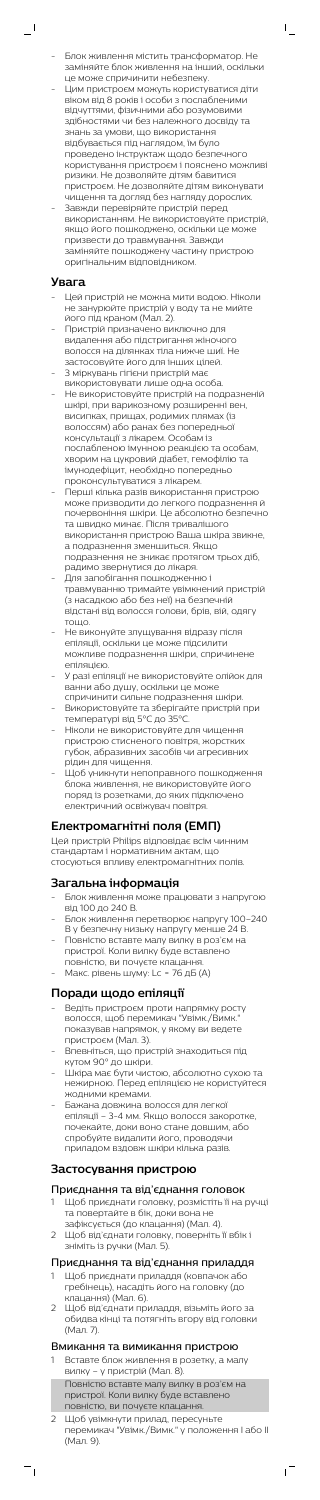3 Щоб вимкнути пристрій, пересуньте перемикач "Увімк./Вимк." у положення О.

 $\overline{\phantom{a}}$ 

Вбудований індикатор вмикається автоматично, щоб покращити видимість під час епіляції (Мал. 10).

 $\mathsf{L}$ 

# Епіляція, гоління та підстригання

Пристрій підходить виключно для сухого використання. Креми та лосьйони наносьте після використання пристрою. Після епіляції може з'явитися легке

подразнення шкіри у вигляді почервоніння або червоних цяток. Це нормально. Радимо виконувати епіляцію увечері перед сном, оскільки протягом ночі почервоніння або подразнення шкіри зникає.

Примітка. Пристрій можна використовувати, лише коли він працює від мережі.

- 1 Прикладіть пристрій до шкіри під кутом 90° (Мал. 11).
- 2 Якщо ви використовуєте пристрій з іншими головками та приладдям, теж переконайтеся, що ви притискайте їх до шкіри під кутом 90°.
- 3 Під час використання пристрою на чутливих ділянках натягніть шкіру вільною рукою. Для гоління під пахвами підніміть руку та покладіть її на потилицю, щоб натягнути шкіру (Мал. 12).
- 4 Повільно ведіть пристроєм по шкірі проти росту волосся (Мал. 3).

Примітка. Якщо вести пристроєм по шкірі надто швидко, вона не стане гладкою.

Примітка. Якщо волосся в зоні, яку потрібно поголити, довше за 3–4 мм, його спочатку потрібно підстригти, щоб забезпечити зручну й комфортну епіляцію.

### Епіляційна головка

За допомогою епіляційної головки можна голити ноги, пахви та зону бікіні.

### Масажна насадка

- Зніміть головку з ручки 2 Якщо бритвена головка входить до комплекту: Візьміть ріжучий блок за два тримери та витягніть його з бритвеної
- головки (Мал. 16). 3 Видаліть волоски, які зібралися на головках і аксесуарах (Мал. 17), за допомогою щітки для чищення.

Ви можете встановити на епіляційну головку масажну насадку, щоб масажувати шкіру та максимально зменшити відчуття пощипування під час епіляції.

#### Обмежуюча насадка для чутливих ділянок

Ви можете встановити на епіляційну головку насадку для чутливих ділянок, щоб комфортно епілювати делікатні зони тіла, зокрема пахви та область бікіні.

### Бритвена головка

За допомогою бритвеної головки можна голити ноги та тіло.

Примітка. Пристроєм можна водити у двох напрямках для легшого гоління пахв.

Примітка. Перш ніж використовувати пристрій, завжди перевіряйте сітку. Якщо її пошкоджено, негайно замініть ріжучий блок (див. розділ "Заміна").

### Насадка-гребінець для бритвеної головки

Щоб підрівняти волосся до довжини 4 мм, насадіть гребінець на бритвену головку.

### Головка тримера

Волосся у важкодоступних місцях зони бікіні можна підстригати за допомогою головки тримера.

Для підстригання (Мал. 13) щільно притисніть головку тримера до шкіри. Для моделювання (Мал. 14) тримайте головку тримера перпендикулярно до шкіри.

# Гребінець для головки тримера

Щоб підрівняти волосся в зоні бікіні до довжини близько 4мм (Мал. 15), насадіть гребінець на головку тримера.

# **Чищення та зберігання**

### **Зберігайте ручку та блок живлення сухими (Мал. 2).**

Не очищуйте сітку ріжучого блоку бритвеної головки щіткою для чищення, щоб не ушкодити сітку.

- 4 Промийте ріжучий блок, бритвену головку та приладдя під краном (Мал. 18). Енергійно струсіть їх, щоб прибрати всі краплі (Мал. 19) води.
- 5 Дайте всім частинам висохнути.
- 6 Установіть ріжучий блок назад на бритвену головку до фіксації.

Щоб зрізання відбувалося максимально ефективно (Мал. 20), раз на 6 місяців змащуйте зубці тримера та сітку ріжучого блоку краплею машинного мастила.

- 7 Повторно під'єднайте насадку до ручки.
- 8 Одягніть захисні ковпачки або гребінці на бритвені головки, щоб запобігти пошкодженню головок під час зберігання.
- 9 Зберігайте пристрій, його головки й аксесуари у футлярі (якщо входить до комплекту).

# **Заміна**

 $^{-}$ 

Щоб придбати аксесуари чи запасні частини, відвідайте веб-сайт **www.philips.com/parts-andaccessories** або зверніться до дилера Philips. Ви також можете звернутися до Центру обслуговування клієнтів Philips у своїй країні (контактну інформацію шукайте в гарантійному талоні).

Бритвена головка (якщо входить до комплекту). Для оптимальної роботи пристрою рекомендуємо заміняти ріжучий блок бритвеної головки кожні два роки. Якщо ви

 $^{-}$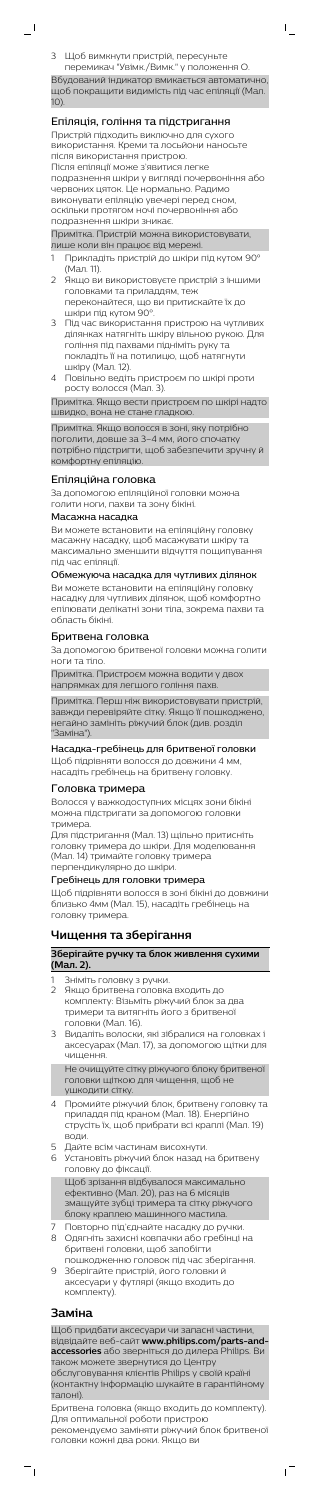використовуєте бритвену головку два або більше разів на тиждень, ріжучий блок доведеться заміняти частіше. Завжди заміняйте ріжучий блок оригінальним відповідником (CP0757/01).

 $\mathsf{L}$ 

Примітка.Набір аксесуарів може дещо відрізнятися в різних країнах.

### **Усунення несправностей**

Якщо наступні поради щодо епіляції не допомагають вам вирішити проблему з пристроєм, завітайте на

**www.philips.com/support** і ознайомтеся зі списком частих запитань.

### **Гарантія та підтримка**

Якщо вам необхідна інформація чи підтримка, відвідайте веб-сайт **www.philips.com/support** або прочитайте гарантійний талон.

#### Обмеження гарантії

Умови міжнародної гарантії не поширюються на ріжучі блоки, оскільки вони зношуються.

# **Утилізація**

- Цей символ означає, що поточний виріб не підлягає утилізації зі звичайними побутовими відходами (згідно з директивою ЄС 2012/19/EU) (Мал. 21).
- Дотримуйтеся правил роздільного збору електричних і електронних пристроїв у Вашій країні. Належна утилізація допоможе запобігти негативному впливу на навколишнє середовище та здоров'я людей.

### Маңызды қауіпсіздік ақпараты Қосымша пайдалану құжаттамасын

Қазақша

## Кіріспе

Осы затты сатып алуыңызбен құттықтаймыз және Philips компаниясына қош келдіңіз! Philips ұсынатын қолдауды толық пайдалану үшін өнімді www.philips.com/welcome торабында тіркеңіз.

### Жалпы сипаттама (1-сурет)

- 1 Қыратын басының тарағы
- 2 Қыратын басы<br>3 Сезімтал айма
- Сезімтал аймақ қақпағы
- 4 Массаж ұшы
- 5 Эпилятор басы
- 6 Ішіне орнатылған шам
- 7 Қосу/өшіру сырғытпасы
- 8 Кіші ашаға арналған розетка
- 9 Қыратын басының тарағы
- 10 Шаш кесу
- 11 Өлі жасушаларды кетіруге арналған қолғап
- 12 Қуат көзі
- 13 Шағын тығын
- Көрсетілмеген: Щетка, Қалта

Ескертпе: Бастары, керек-жарақтары және мүмкіндіктері әр түрлі түр нөмірлер үшін өзгеше болуы мүмкін. Белгілі бір құрылғының бастары, керек-жарақтары және мүмкіндіктері бойынша шолу суретін қараңыз.

Құрылғыны және оның аксессуарларын қолданбас бұрын осы маңызды ақпаратты мұқият оқып шығып, оны келешекте қарау үшін сақтап қойыңыз. Қамтамасыз етілген аксессуарлар әр түрлі өнімдер үшін өзгеше болуы мүмкін.

### Қауіпті жағдайлар

- Құрылғы мен қуат көзін құрғақ (сурет 2) етіп сақтаңыз.

# Абайлаңыз

- Тек құрылғымен берілген алынбалы қуат көзін (HQ8505) пайдаланыңыз.
- Қуат құрылғысында трансформатор бар. Басқа тығынмен ауыстыру үшін қуат құрылғысын кеспеңіз, бұл қауіпті жағдай тудыруы мүмкін.
- Бақылау астында болса не құрылғыны қауіпсіз пайдалану туралы нұсқаулар алған болса және байланысты қауіптерді түсінсе, бұл құрылғыны 8 және одан жоғары жастағы балаларға және дене, сезу немесе ақыл-ой қабілеттері кем немесе тәжірибесі мен білімі жоқ адамдарға пайдалануға болады. Балалар құрылғымен ойнамауы керек. Тазалау мен пайдалануші техникалық қызмет көрсету қызметтерін бақылаусыз балаларға орындауға болмайды. - Құрылғыны пайдаланудың алдында оны әрқашан тексеріңіз. Құрылғы зақымданған болса, оны пайдалануға болмайды. Жарақат алынуы мүмкін. Зақымдалған бөлшекті әрдайым түпнұсқа түрімен ауыстырыңыз.

# Абайлаңыз

 $\frac{1}{\sqrt{2}}$ 

- Бұл құралды жууға болмайды. Бұл құралды суға батырмаңыз және оны ағын су астында шаймаңыз (сурет 2).
- Құрылғы әйелдің мойын астындағы аймағындағы дене түгін ғана алуға немесе қыруға арналған. Оны басқа мақсатпен қолдануға болмайды.
- Тазалық мақсатында бұл құралды тек бір адам ғана қолдануы тиіс.
- Алдын ала дәрігермен кеңеспестен, құрылғыны тітіркенген, қан тамырлары ісінген, бөртпелері, дақтары, меңдері (түгі бар) немесе жарақаттары бар теріге пайдалануға болмайды. Иммунитеті төмен, қант диабетімен, гемофилия немесе иммунитет жетіспеушілігі синдромымен ауыратын адамдар да алдымен дәрігермен кеңескені жөн.
- Құрылғыны бастапқы пайдалану кезінде тері шамалы қызарып тітіркендіруі мүмкін. Белгісі абсолютті түрде қалыпты және жылдам жойылады. Құрылғыны жиі пайдаланған кезде тері пайдаланылып, терінің тітіркенуі азаяды. Егер тітіркену үш күнде жойылмаса, дәрігерге хабарласуды кеңес етеміз.

 $\overline{1}$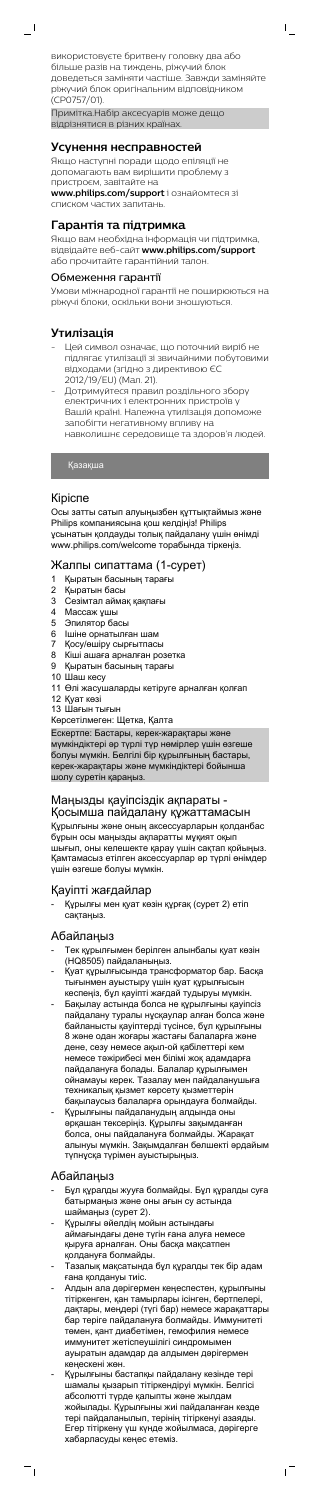- Зақым мен жарақат алу жағдайларын болдырмау үшін, істеп тұрған құралды (қосалқы құралы орнатылған немесе орнатылмаған) бастың шашынан, қастардан, кірпіктерден, киімдерден, т.б. заттардан аулақ ұстаңыз.

 $\mathsf{L}$ 

- Қуат көзі 100-240 вольт ауқымындағы ток кернеуіне арналған.
- Қуат құрылғысы 100–240 вольтті 24 вольттен төмен қауіпсіз вольтажға алмастырады.
- Құрылғы ұясына кішкентай тығын толығымен басылғанын тексеріңіз. Толығымен тығылған кезде сырт еткен дыбыс естіледі. Максималды шу деңгейі: Lc = 76 дБ(A).
- Эпиляциядан кейін бірден щетканы пайдалануға болмайды, эпиляциядан пайда болған тітіркенуді одан ары асқындыруы мүмкін.
- Эпиляция жасағанда, жуынатын бөлмеге немесе душқа арналған майларды
- пайдаланбаңыз, тері қатты тітіркенуі мүмкін. - Құралды тек 5°C және 35°C температурасы аралығында ғана зарядтауға, қолдануға және сақтауға болады.
- Құрылғыны тазалау үшін еш уақытта қысылған ауаны, қырғыштарды, абразивті тазалағыш заттар немесе агрессивтік сұйықтықтарды пайдаланбаңыз.
- Қуат құрылғысына зақым келтірмеу үшін электрлік ауа тазалау құралы бар қабырға розеткалары жанында қуат құрылғысын пайдаланбаңыз.

# Электромагниттік өрістер (ЭМӨ)

Бұл Philips құрылғысы электромагниттік өрістерге қатысты барлық қолданыстағы стандарттар мен ережелерге сәйкес келеді.

# Жалпы ақпарат

 $\overline{\phantom{0}}$ 

- Басын салу үшін, оны сапқа қойып, орнына сырт
- (сурет 4) етіп түскенше бүйірімен сырғытыңыз. 2 Басын ажырату үшін, бүйірімен сырғытып,
- саптан (сурет 5) көтеріп алыңыз.

### Эпиляция туралы кеңестер

- Құралды (сурет 3) шаштың өсу бағытына қарсы, қосу/өшіру сырғымасын қозғалтқалы жатқан бағытқа қаратып жылжытыңыз.
- Құрылғыны 90° бұрышында теріге орналастырғаныңызды тексеріңіз.
- Денеңіздің таза, толығымен құрғақ және майлы емес екендігіне көзіңізді жеткізіп алыңыз. Эпиляция жасар алдында ешқандай крем қолданбаңыз.
- Оңай эпиляция жасауға оңтайлы түк ұзындығы: 3-4 мм. Түктері тым қысқа болса, олардың ұзаруын күтіңіз немесе құрылғыны терімен қайта жүргізу арқылы түктерін алып көріңіз.

## Құрылғыны пайдалану

Бастарды бекіту және ажырату

Қосымша бөлшектерді бекіту және ажырату

- 1 Керек-жарақты (қақпақтар немесе тарақтар) салу үшін оны жай ғана бас ішіне сырт еткенше (сурет 6) қысыңыз.
- 2 Қосымша бөлшекті шешу үшін оның алды мен артынан ұстап, басынан (сурет 7) жоғары тартыңыз.

# Құралды қосу және өшіру

- 1 Қуат құралын қабырға розеткасына салып, кішкентай тығынды құралға (сурет 8) басыңыз. Құрылғы ұясына кішкентай тығын толығымен басылғанын тексеріңіз. Толығымен тығылған кезде сырт еткен дыбыс естіледі.
- 2 Құралды қосу үшін, қосу/өшіру жүгірткісін I немесе II параметрге (сурет 9) басыңыз.
- 3 Құрылғыны өшіру үшін, қосу/өшіру сырғытпасын O параметріне басыңыз.

Эпиляция басын (сурет 10) пайдалану кезінде жақсы көрініс алу үшін біріктірілген шам автоматты түрде қосылады.

## Эпиляция, қырыну және кесу

Құрылғы тек құрғақ қолданысқа арналған. Егер кремдер немесе дене лосьонын пайдалану керек болса, оларды құрылғыны пайдаланғаннан кейін қолданыңыз.

Эпиляциядан кейін қызыл тері немесе қызыл нүктелер сияқты шамалы тері тітіркенуі орын алуы мүмкін. Бұл қалыпты жағдай. Эпиляцияны жатар алдында жасаған жөн, себебі әдетте таң атқанша қызару немесе терінің тітіркенуі кетеді.

Ескертпе: Құрылғыны тек сыммен пайдалануға болады.

- 1 Құралды теріге 90° бұрышпен (сурет 11) орналастырыңыз.
- 2 Құрылғыны басқа саптармен және эпиляция басынан өзге керек-жарақтармен пайдаланған кезде олар теріге 90° бұрышпен қойылғанын тексеріңіз.
- 3 Құрылғыны сезгіш аймақтарда пайдалану кезінде теріңізді бос қолыңызбен созыңыз. Құрылғыны қолтық қуысында пайдалану кезінде қолыңызды көтеріп, теріні созу (сурет 12) үшін қолды бас артына қойыңыз.
- 4 Құралды түктің өсуіне (сурет 3) қарсы баяу жүргізіңіз.

Ескертпе: Егер құралды терінің бетімен өте жылдам жүргізсеңіз, кейбір түктер алынбай қалуы мүмкін.

Ескертпе: Егер шаш 3-4 мм-ден ұзын болса, оңай және ыңғайлы эпиляция үшін алдын ала қиыңыз.

## Эпилятор басы

Аяқтарды, қолтықты және бикини желісін эпиляциялауға эпиляция басын пайдалануға болады.

Массаж ұшы

 $^{-}$ 

Теріге массаж жасау және пайдалану барысында эпиляция сезімін азайту мақсатында эпиляция басына массаж ұшын тіркеуге болады.

 $^{-}$ 

Сезімтал аймақ қақпағы

Сезімтал аймақтарды (мысалы, қолтық және бикини желісі) ыңғайлы эпиляциялау үшін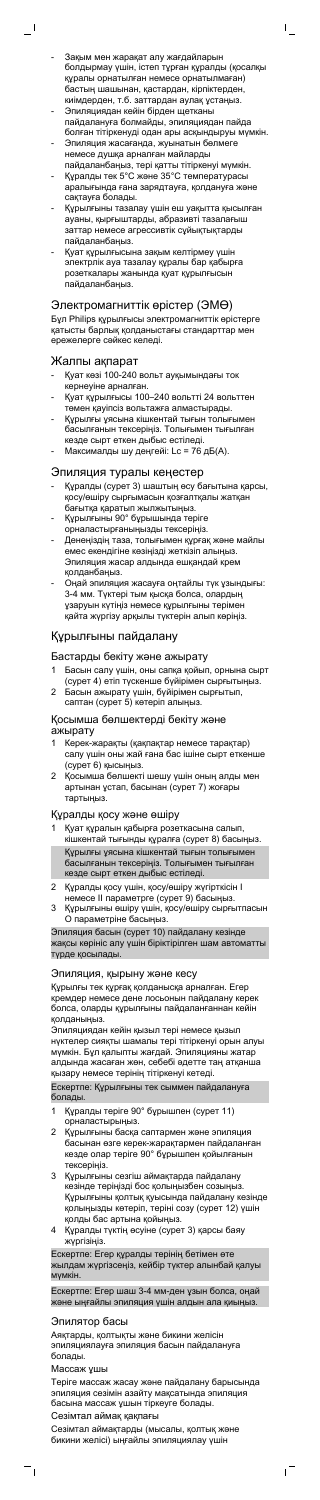### Қыратын басы

 $\overline{\phantom{0}}$ 

Аяқтар мен денені қыру үшін қырыну басын пайдалануға болады.

Ескерту: Қолтық астын оңай қыру үшін құрылғыны екі бағытта жылжытуға болады.

 $\mathsf{I}$ 

Ескерту: Фольганы пайдалану алдында әрқашан тексеріңіз. Егер белгілі бір жолмен зақымдалса, қиып алу құралын сол мезетте (көріңіз 'Ауыстыру') ауыстырыңыз.

Қыратын басының тарағы

Ұзындығы 4 мм түкті қыруға қыратын басына қыру тарағын салуға болады.

#### Шаш кесу

Бикини ауданындағы қол жеткізу қиын аймақтарды қыру үшін қыратын басын пайдалануға болады. Қыратын басын қыру (сурет 13) үшін теріге тегіс орналастырыңыз. Стильдеу және пішін беру (сурет 14) мақсатында қыратын басын теріге перпендикуляр орналастырыңыз.

Қыратын басының тарағы

Бикини аймағындағы ұзындығы 4мм (сурет 15) түктерді қыру үшін қыратын басына тарақты салуға болады.

## Тазалау және сақтау

Сап пен қуат құралын құрғақ (сурет 2) ұстаңыз.

- 1 Саптан басын алыңыз.<br>2 Кыратын басы берілсе 2 Қыратын басы берілсе: Қию құрылғысының екі триммерін ұстап, қию құрылғысын қыратын басынан (сурет 16) тартып шығарыңыз.
- 3 Бастары мен керек-жарақтары (сурет 17) астында жиналған түктерді тазалауға тазалау қылшағын пайдаланыңыз. Фольгаға зақым келтірмес үшін, қыратын басының кескіш құралының фольгасын тазалау қылшағымен тазалауға болмайды.
- 4 Бастарын, керек-жарақтарын және кескіш құралын ағын су астында (сурет 18) шайыңыз. Су тамшыларын (сурет 19) жою үшін дұрыстап шайқаңыз.
- 5 Барлық бөліктерді толығымен құрғатыңыз.
- 6 Кесетін бөлікті қайтадан құралдың қыратын басына («сырт» еткенше) орнатыңыз. Триммер тістерін және кескіш құрал фольгасын оңтайлы пайдалану (сурет 20) үшін алты ай сайын бір тамшы машина майымен майлап отырыңыз.
- 7 Басын сапқа қайта салыңыз.
- 8 Сақтау кезінде бастарына зақым келтірмеу үшін қорғаныс ұштарын немесе тарақтарын салыңыз.
- 9 Құрылғыны, бастарын және керек-жарақтарын қалтада (берілген болса) сақтаңыз.

BRE285, BRE275, BRE265, BRE255, BRE245, BRE235, BRE225, BRE224 Өндіруші: "Филипс Консьюмер Лайфстайл Б.В.", Туссендиепен 4, 9206 АД, Драхтен, Нидерланды Ресей және Кедендік Одақ территориясына импорттаушы: "ФИЛИПС" ЖШҚ, Ресей Федерациясы, 123022 Мәскеу қаласы, Сергей Макеев көшесі, 13-үй, тел. +7 495 961-1111  $H$ Q8505: КІРУ 100-240 В  $\sim$ ; 50/60 Гц; 7,5 Вт ШЫҒУ: 15 В <del>- -</del>, 5,4 Вт

## Ауыстыру

Керек-жарақтарды немесе қосалқы бөлшектерді сатып алу үшін, www.philips.com/parts-andaccessories сайтына кіріңіз немесе Philips дилеріне хабарласыңыз. Сонымен қатар, еліңіздегі Philips тұтынушыға қолдау көрсету орталығына хабарласа аласыз (байланыс мәліметтерін халықаралық кепілдік парақшасынан қараңыз).

Қыратын басы (қамтамасыз етілген жағдайда): Оңтайлы өнімділік үшін қыратын басының кесу құралын екі жыл сайын ауыстыруға кеңес береміз. Қырыну басын аптасына екі рет немесе одан жиі қолдансаңыз, кесу құралын жиі ауыстырыңыз. Кесу құралын әрдайым түпнұсқалы түрімен ауыстырыңыз (CP0757/01).

Ескертпе:Керек-жарақ қолжетімділігі елге байланысты әр түрлі болуы мүмкін.

# Ақаулықтарды жою

Эпиляция кеңестерін орындаумен шешілмейтін құрылғы мәселесі орын алса, жиі қойылатын сұрақтар тізімі үшін www.philips.com/support сайтына кіріңіз.

### Кепілдік және қолдау көрсету

Егер сізге ақпарат немесе қолдау қажет болса, www.philips.com/support сайтына кіріңіз немесе халықаралық кепілдік парақшасын оқыңыз.

## Кепілдік шектеулері

Халықаралық кепілдік шарттары бойынша, тозатын зат болғандықтан, кесу бөлігіне кепілдік берілмейді.

# Өңдеу

- Бұл таңба осы өнімді қалыпты тұрмыстық қалдықпен бірге тастауға болмайтынын білдіреді (2012/19/EU) (сурет 21).
- Электрондық және электр өнімдерін бөлек жинау бойынша жергілікті ережелерді орындаңыз. Дұрыс тастау қоршаған ортаға және адам денсаулығына кері әсерін тигізбеуге көмектеседі.

Эпилятор

II- класс

 $\frac{1}{\sqrt{2}}$ 

Тұрмыстық қажеттіліктерге арналған

Босния және Герцеговина аумағында жасалған

Сақтау шарттары, пайдалану

| Температура             | 5 °C -<br>$+35 °C$ |
|-------------------------|--------------------|
| Салыстырмалы ылғалдылық | $20 \% -$<br>95%   |
| Атмосфералық қысым      | $85 - 109$<br>kPa  |

ıT